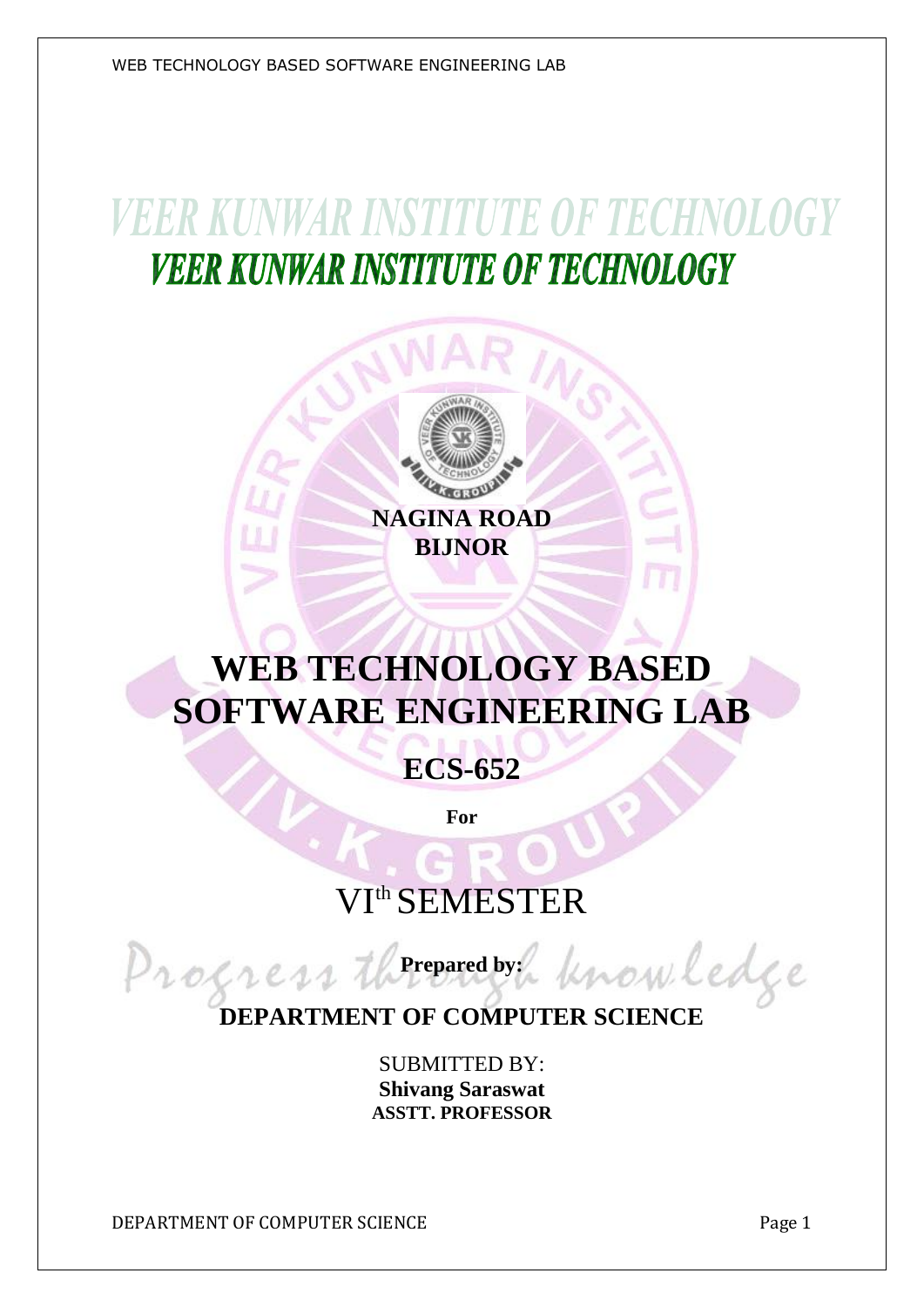WEB TECHNOLOGY BASED SOFTWARE ENGINEERING LAB

#### **INDEX**

| S.no           | Practicals                                                                                                                                                                                                                                                                     | Page No. | Remark |
|----------------|--------------------------------------------------------------------------------------------------------------------------------------------------------------------------------------------------------------------------------------------------------------------------------|----------|--------|
| $\mathbf{1}$   | Develop static pages (using<br>1.<br>Only HTML) of an online Book<br>store.The<br>should<br>pages<br>resemble:www.amazon.com.The<br>website should consists<br>the<br>following pages.<br><b>Home</b> page<br><b>Registration</b><br><b>User Login</b><br><b>Books</b> catalog |          |        |
| $\overline{2}$ | AIM:<br>Develop static pages (using<br>only HTML) of an online<br>Book store.<br><b>The</b><br>pages                                                                                                                                                                           |          |        |
|                | resemble<br>should<br><b>The</b><br>:www.amazon.com.<br>website should consist the<br>following pages.<br><b>Home</b> page                                                                                                                                                     |          |        |
|                | <b>Registration</b> and<br>user<br>Login<br>User profile page<br>Books catalog rough knowled<br>credit<br><b>Payment</b><br>$\mathbf{by}$<br>cardtt<br><b>Order Conformation</b>                                                                                               |          |        |
| 3              | Develop a html page which<br>1.                                                                                                                                                                                                                                                |          |        |

DEPARTMENT OF COMPUTER SCIENCE **Page 2**